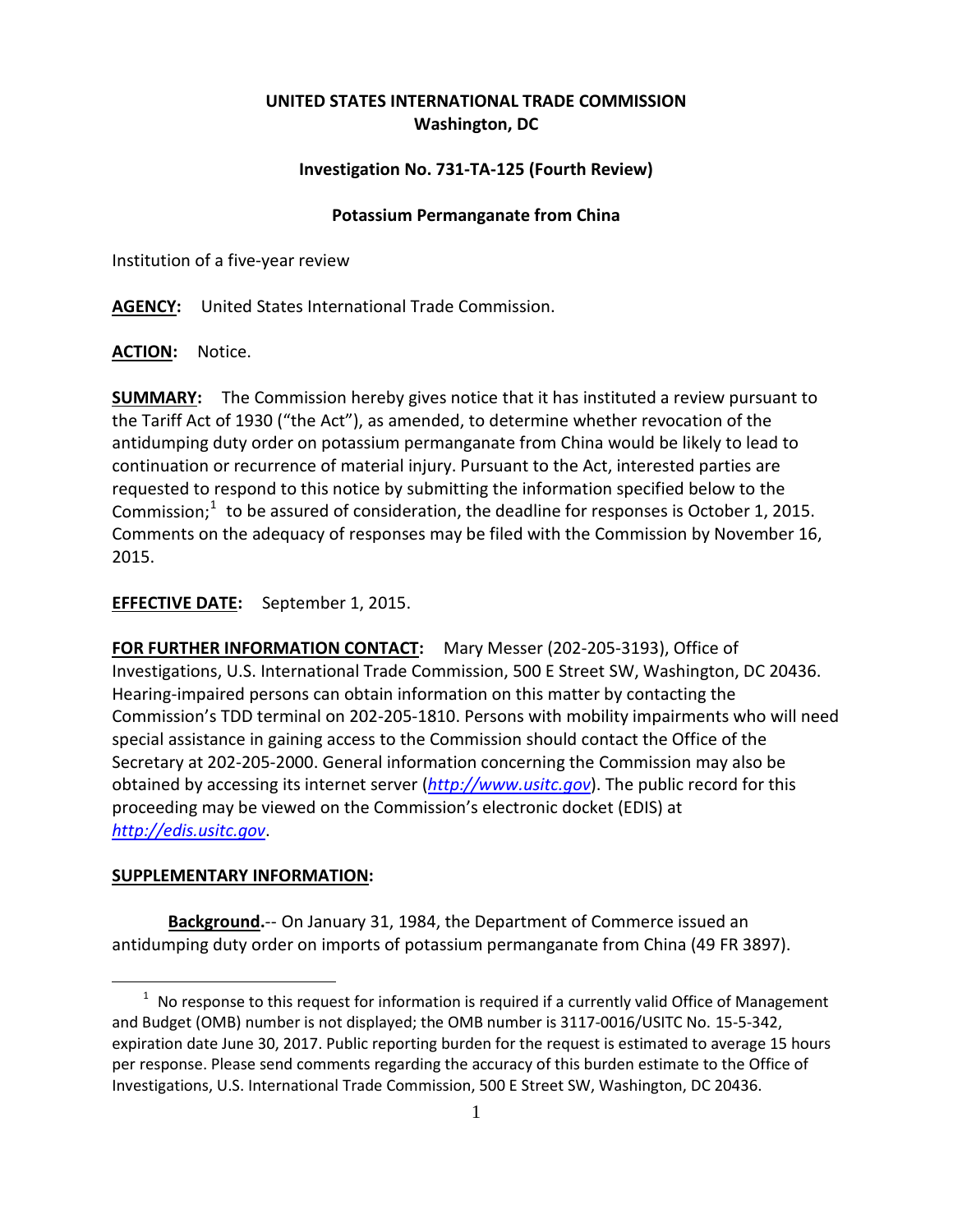Following first five-year reviews by Commerce and the Commission, effective November 24, 1999, Commerce issued a continuation of the antidumping duty order on imports of potassium permanganate from China (64 FR 66166). Following second five-year reviews by Commerce and the Commission, effective June 21, 2005, Commerce issued a continuation of the antidumping duty order on imports of potassium permanganate from China (70 FR 35630). Following the third five-year reviews by Commerce and the Commission, effective October 25, 2010, Commerce issued a continuation of the antidumping duty order on imports of potassium permanganate from China (75 FR 65448). The Commission is now conducting a fourth review pursuant to section 751(c) of the Act, as amended (19 USC 1675(c)), to determine whether revocation of the order would be likely to lead to continuation or recurrence of material injury to the domestic industry within a reasonably foreseeable time. Provisions concerning the conduct of this proceeding may be found in the Commission's Rules of Practice and Procedure at 19 CFR Parts 201, Subparts A and B and 19 CFR Part 207, Subparts A and F. The Commission will assess the adequacy of interested party responses to this notice of institution to determine whether to conduct a full review or an expedited review. The Commission's determination in any expedited review will be based on the facts available, which may include information provided in response to this notice.

**Definitions.**--The following definitions apply to this review:

- (1) *Subject Merchandise* is the class or kind of merchandise that is within the scope of the five-year review, as defined by the Department of Commerce.
- (2) The *Subject Country* in this review is China.
- (3) The *Domestic Like Product* is the domestically produced product or products which are like, or in the absence of like, most similar in characteristics and uses with, the *Subject Merchandise*. In its original determination, its full first five-year review determination, and its expedited second and third five-year review determinations, the Commission defined a single *Domestic Like Product* as all potassium permanganate, regardless of grade, the same as Commerce's scope.
- (4) The *Domestic Industry* is the U.S. producers as a whole of the *Domestic Like Product*, or those producers whose collective output of the *Domestic Like Product* constitutes a major proportion of the total domestic production of the product. In its original determination, its full first five-year review determination, and its expedited second and third five-year determinations, the Commission defined the *Domestic Industry* as all domestic producers of potassium permanganate.
- (5) An *Importer* is any person or firm engaged, either directly or through a parent company or subsidiary, in importing the *Subject Merchandise* into the United States from a foreign manufacturer or through its selling agent.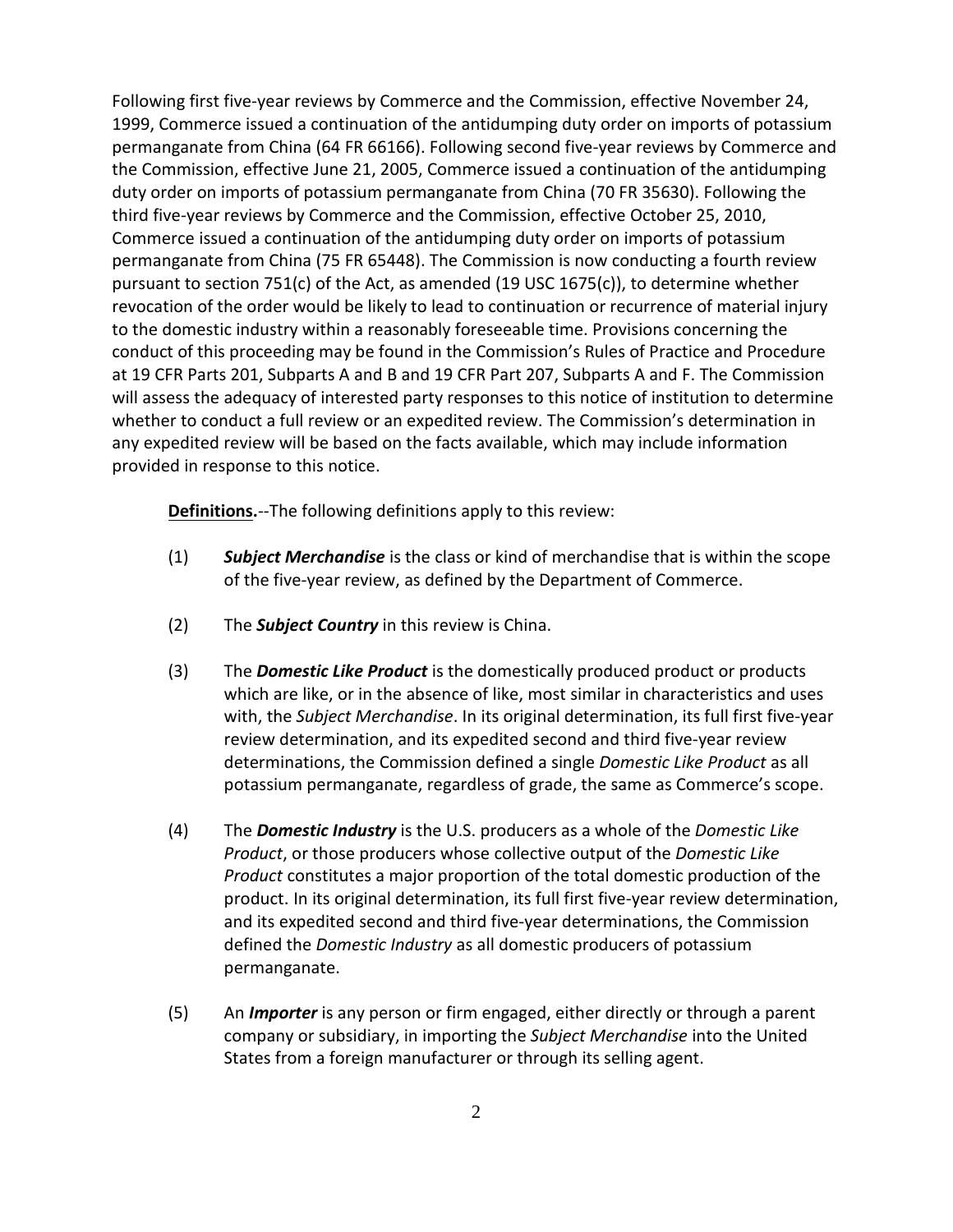**Participation in the proceeding and public service list.**--Persons, including industrial users of the *Subject Merchandise* and, if the merchandise is sold at the retail level, representative consumer organizations, wishing to participate in the proceeding as parties must file an entry of appearance with the Secretary to the Commission, as provided in section 201.11(b)(4) of the Commission's rules, no later than 21 days after publication of this notice in the *Federal Register*. The Secretary will maintain a public service list containing the names and addresses of all persons, or their representatives, who are parties to the proceeding.

Former Commission employees who are seeking to appear in Commission five-year reviews are advised that they may appear in a review even if they participated personally and substantially in the corresponding underlying original investigation or an earlier review of the same underlying investigation. The Commission's designated agency ethics official has advised that a five-year review is not the same particular matter as the underlying original investigation, and a five-year review is not the same particular matter as an earlier review of the same underlying investigation for purposes of 18 U.S.C. § 207, the post employment statute for Federal employees, and Commission rule 201.15(b) (19 CFR § 201.15(b)), 79 FR 3246 (Jan. 17, 2014), 73 FR 24609 (May 5, 2008). Consequently, former employees are not required to seek Commission approval to appear in a review under Commission rule 19 CFR § 201.15, even if the corresponding underlying original investigation or an earlier review of the same underlying investigation was pending when they were Commission employees. For further ethics advice on this matter, contact Carol McCue Verratti, Deputy Agency Ethics Official, at 202-205-3088.

**Limited disclosure of business proprietary information (BPI) under an administrative protective order (APO) and APO service list.**--Pursuant to section 207.7(a) of the Commission's rules, the Secretary will make BPI submitted in this proceeding available to authorized applicants under the APO issued in the proceeding, provided that the application is made no later than 21 days after publication of this notice in the *Federal Register*. Authorized applicants must represent interested parties, as defined in 19 U.S.C. § 1677(9), who are parties to the proceeding. A separate service list will be maintained by the Secretary for those parties authorized to receive BPI under the APO.

**Certification.**--Pursuant to section 207.3 of the Commission's rules, any person submitting information to the Commission in connection with this proceeding must certify that the information is accurate and complete to the best of the submitter's knowledge. In making the certification, the submitter will be deemed to consent, unless otherwise specified, for the Commission, its employees, and contract personnel to use the information provided in any other reviews or investigations of the same or comparable products which the Commission conducts under Title VII of the Act, or in internal audits and investigations relating to the programs and operations of the Commission pursuant to 5 U.S.C. Appendix 3.

**Written submissions.**--Pursuant to section 207.61 of the Commission's rules, each interested party response to this notice must provide the information specified below. The deadline for filing such responses is October 1, 2015. Pursuant to section 207.62(b) of the Commission's rules, eligible parties (as specified in Commission rule 207.62(b)(1)) may also file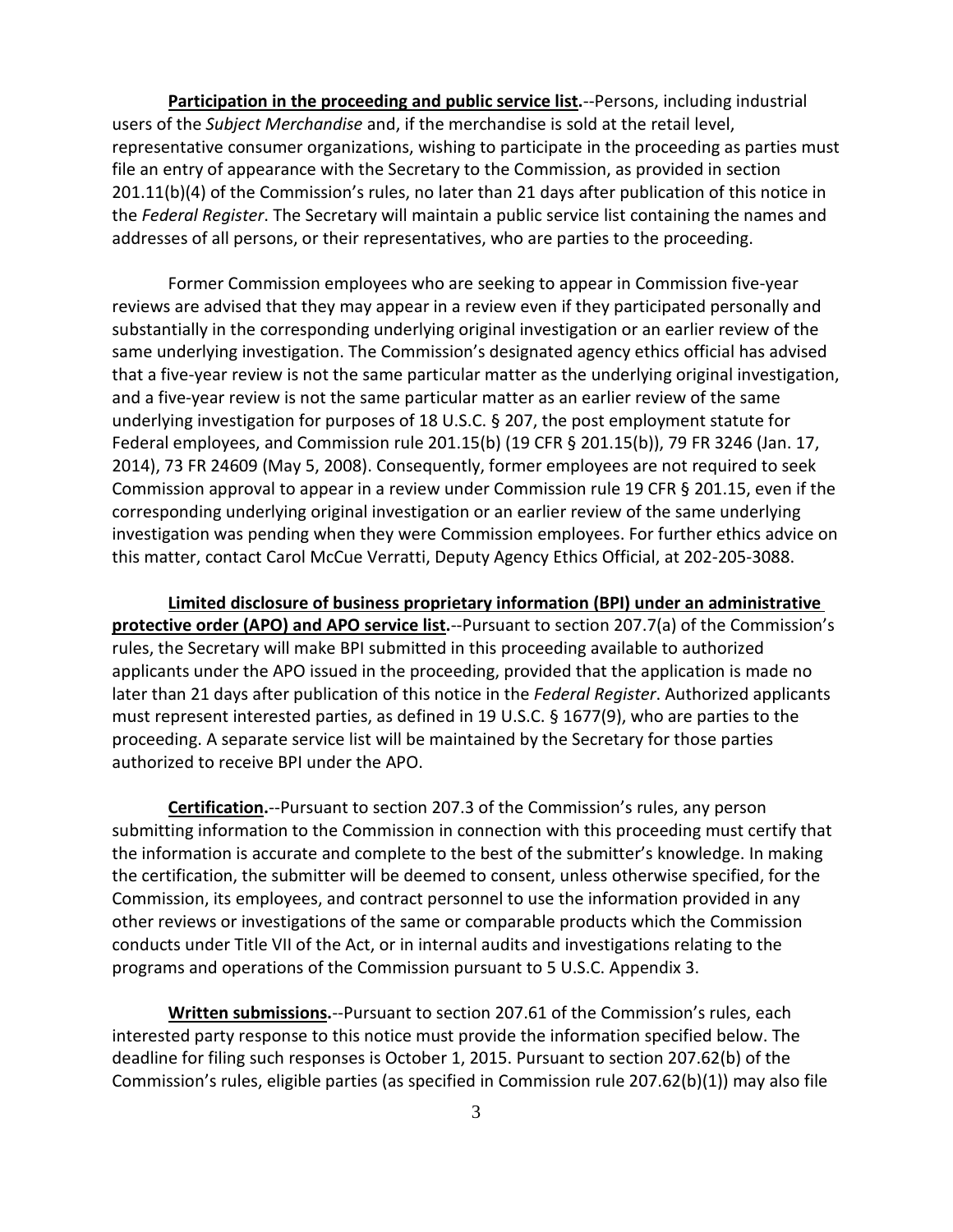comments concerning the adequacy of responses to the notice of institution and whether the Commission should conduct an expedited or full review. The deadline for filing such comments is November 16, 2015. All written submissions must conform with the provisions of sections 201.8 and 207.3 of the Commission's rules and any submissions that contain BPI must also conform with the requirements of sections 201.6 and 207.7 of the Commission's rules. Please be aware that the Commission's rules with respect to filing have changed. The most recent amendments took effect on July 25, 2014. *See* 79 FR 35920 (June 25, 2014), and the revised Commission Handbook on E-filing, available from the Commission's website at *[http://edis.usitc.gov](http://edis.usitc.gov/)*. Also, in accordance with sections 201.16(c) and 207.3 of the Commission's rules, each document filed by a party to the proceeding must be served on all other parties to the proceeding (as identified by either the public or APO service list as appropriate), and a certificate of service must accompany the document (if you are not a party to the proceeding you do not need to serve your response).

**Inability to provide requested information.**--Pursuant to section 207.61(c) of the Commission's rules, any interested party that cannot furnish the information requested by this notice in the requested form and manner shall notify the Commission at the earliest possible time, provide a full explanation of why it cannot provide the requested information, and indicate alternative forms in which it can provide equivalent information. If an interested party does not provide this notification (or the Commission finds the explanation provided in the notification inadequate) and fails to provide a complete response to this notice, the Commission may take an adverse inference against the party pursuant to section 776(b) of the Act (19 U.S.C. § 1677e(b)) in making its determination in the review.

### **INFORMATION TO BE PROVIDED IN RESPONSE TO THIS NOTICE OF INSTITUTION:** As used below, the term "firm" includes any related firms.

- (1) The name and address of your firm or entity (including World Wide Web address) and name, telephone number, fax number, and E-mail address of the certifying official.
- (2) A statement indicating whether your firm/entity is a U.S. producer of the *Domestic Like Product*, a U.S. union or worker group, a U.S. importer of the *Subject Merchandise*, a foreign producer or exporter of the *Subject Merchandise*, a U.S. or foreign trade or business association, or another interested party (including an explanation). If you are a union/worker group or trade/business association, identify the firms in which your workers are employed or which are members of your association.
- (3) A statement indicating whether your firm/entity is willing to participate in this proceeding by providing information requested by the Commission.
- (4) A statement of the likely effects of the revocation of the antidumping duty order on the *Domestic Industry* in general and/or your firm/entity specifically. In your response, please discuss the various factors specified in section 752(a) of the Act (19 U.S.C. §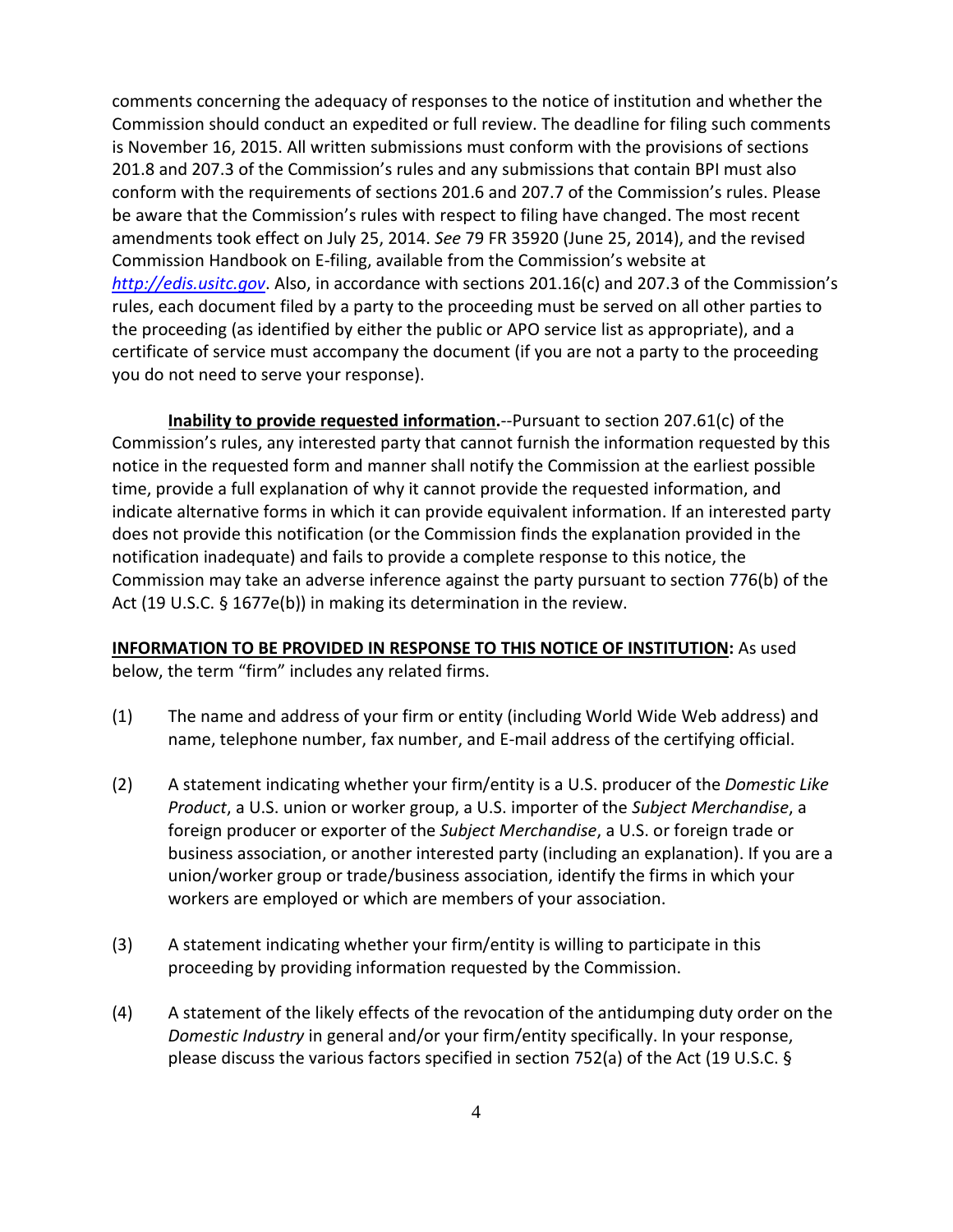1675a(a)) including the likely volume of subject imports, likely price effects of subject imports, and likely impact of imports of *Subject Merchandise* on the *Domestic Industry*.

- (5) A list of all known and currently operating U.S. producers of the *Domestic Like Product*. Identify any known related parties and the nature of the relationship as defined in section 771(4)(B) of the Act (19 U.S.C. § 1677(4)(B)).
- (6) A list of all known and currently operating U.S. importers of the *Subject Merchandise* and producers of the *Subject Merchandise* in the *Subject Country* that currently export or have exported *Subject Merchandise* to the United States or other countries after 2009.
- (7) A list of 3-5 leading purchasers in the U.S. market for the *Domestic Like Product* and the *Subject Merchandise* (including street address, World Wide Web address, and the name, telephone number, fax number, and E-mail address of a responsible official at each firm).
- (8) A list of known sources of information on national or regional prices for the *Domestic Like Product* or the *Subject Merchandise* in the U.S. or other markets.
- (9) If you are a U.S. producer of the *Domestic Like Product*, provide the following information regarding your firm's operations of that product during calendar year 2014, except as noted (report quantity data in pounds and value data in U.S. dollars, f.o.b. plant). If you are a union/worker group or trade/business association, provide the information, on an aggregate basis, for the firms in which your workers are employed/which are members of your association.
	- (a) Production (quantity) and, if known, an estimate of the percentage of total U.S. production of the *Domestic Like Product* accounted for by your firm's(s') production;
	- (b) Capacity (quantity) of your firm to produce the *Domestic Like Product* (i.e., the level of production that your establishment(s) could reasonably have expected to attain during the year, assuming normal operating conditions (using equipment and machinery in place and ready to operate), normal operating levels (hours per week/weeks per year), time for downtime, maintenance, repair, and cleanup, and a typical or representative product mix);
	- (c) the quantity and value of U.S. commercial shipments of the *Domestic Like Product* produced in your U.S. plant(s);
	- (d) the quantity and value of U.S. internal consumption/company transfers of the *Domestic Like Product* produced in your U.S. plant(s); and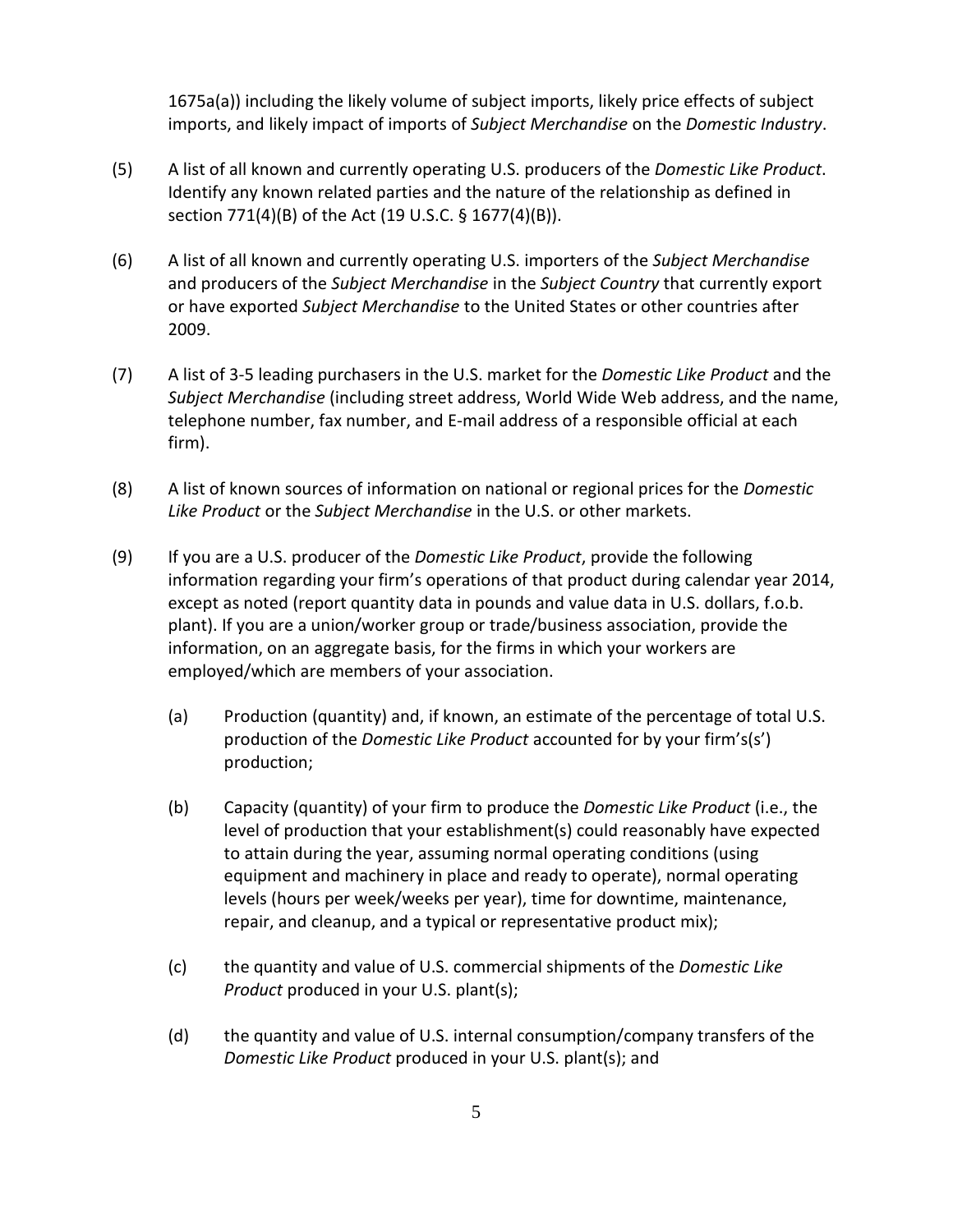- (e) the value of (i) net sales, (ii) cost of goods sold (COGS), (iii) gross profit, (iv) selling, general and administrative (SG&A) expenses, and (v) operating income of the *Domestic Like Product* produced in your U.S. plant(s) (include both U.S. and export commercial sales, internal consumption, and company transfers) for your most recently completed fiscal year (identify the date on which your fiscal year ends).
- (10) If you are a U.S. importer or a trade/business association of U.S. importers of the *Subject Merchandise* from the *Subject Country*, provide the following information regarding your firm's(s') operations of that product during calendar year 2014 (report quantity data in pounds and value data in U.S. dollars). If you are a trade/business association, provide the information, on an aggregate basis, for the firms which are members of your association.
	- (a) The quantity and value (landed, duty-paid but not including antidumping duties) of U.S. imports and, if known, an estimate of the percentage of total U.S. imports of *Subject Merchandise* from the *Subject Country* accounted for by your firm's(s') imports;
	- (b) the quantity and value (f.o.b. U.S. port, including antidumping duties) of U.S. commercial shipments of *Subject Merchandise* imported from the *Subject Country*; and
	- (c) the quantity and value (f.o.b. U.S. port, including antidumping duties) of U.S. internal consumption/company transfers of *Subject Merchandise* imported from the *Subject Country*.
- (11) If you are a producer, an exporter, or a trade/business association of producers or exporters of the *Subject Merchandise* in the *Subject Country*, provide the following information regarding your firm's(s') operations of that product during calendar year 2014 (report quantity data in pounds and value data in U.S. dollars, landed and duty-paid at the U.S. port but not including antidumping duties). If you are a trade/business association, provide the information, on an aggregate basis, for the firms which are members of your association.
	- (a) Production (quantity) and, if known, an estimate of the percentage of total production of *Subject Merchandise* in the *Subject Country* accounted for by your firm's(s') production;
	- (b) Capacity (quantity) of your firm(s) to produce the *Subject Merchandise* in the *Subject Country* (i.e., the level of production that your establishment(s) could reasonably have expected to attain during the year, assuming normal operating conditions (using equipment and machinery in place and ready to operate), normal operating levels (hours per week/weeks per year), time for downtime,